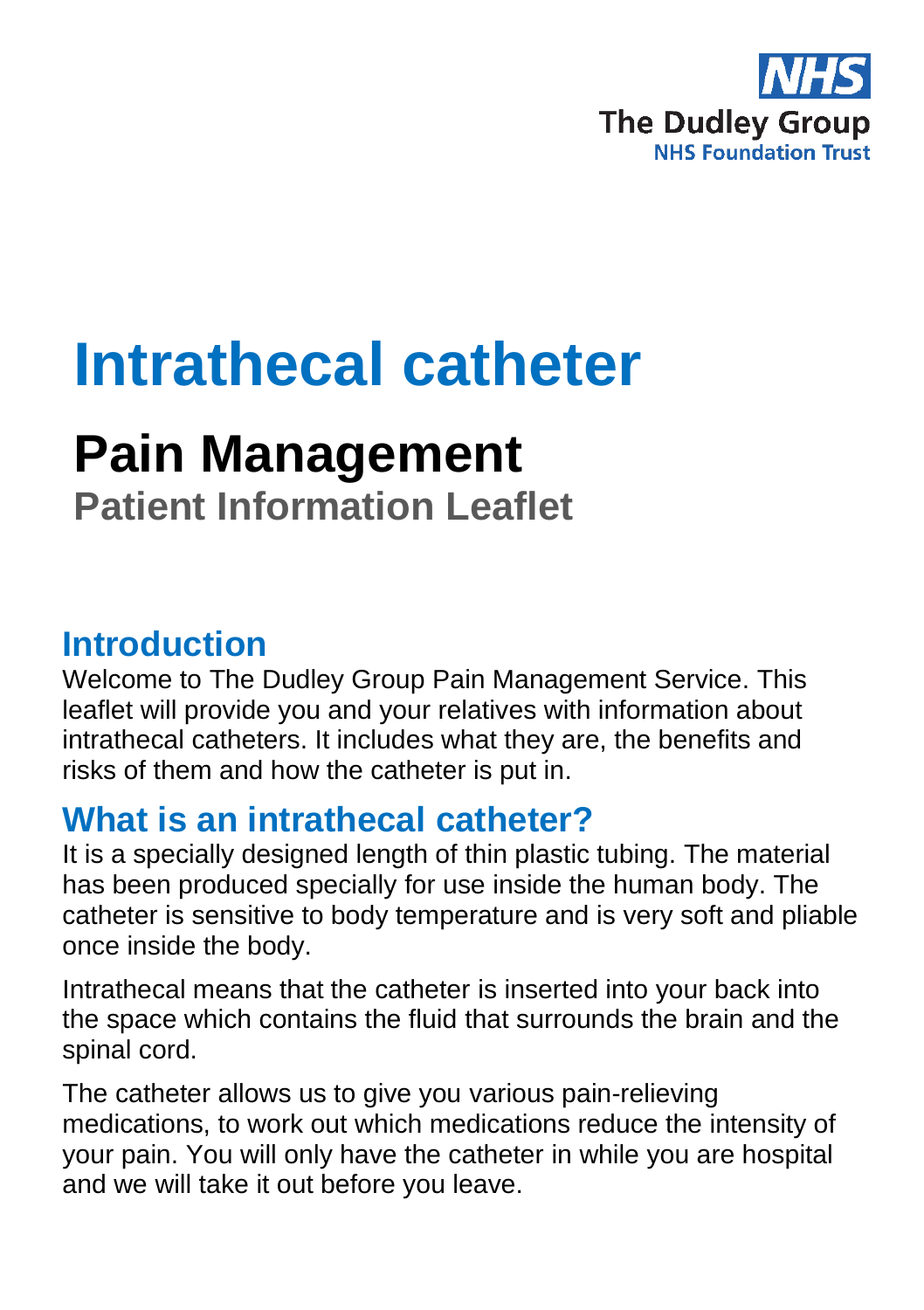## **What are the benefits?**

- It helps the pain team determine which drugs influence and affect your pain, and which do not work for you. This can be used to develop a treatment plan for you.
- It is sometimes used as a trial to determine if you are suitable to have an implantable form of pain management.
- It is sometimes used to determine the level of drugs needed when you have been accepted for an implantable form of pain management.

#### **What are the risks?**

As with any surgical procedure, the insertion of an intrathecal catheter has some risks. It is important that we make you aware of these.

#### **Infection**

Although every effort is made to prevent this, it does sometimes happen. Therefore, if you have any of the following symptoms, please tell the nurse or doctor at once:

- Flu-like symptoms such as muscle or body aches, headache or a high temperature (fever/chills).
- Bright lights hurt your eyes.
- Any redness around the stitch of the catheter.
- Pain when you inject your medication through the catheter.
- Difficulty in injecting your medication through the catheter.
- Increased back pain.

#### **Sensitivity to the medication prescribed**

If you have any of the following symptoms, please tell the nurse or doctor at once as it may be a reaction to the medication:

- Increased feeling of sleepiness.
- Difficulty in getting your breath.
- Numbness in any part of your body, especially your legs.
- Itching.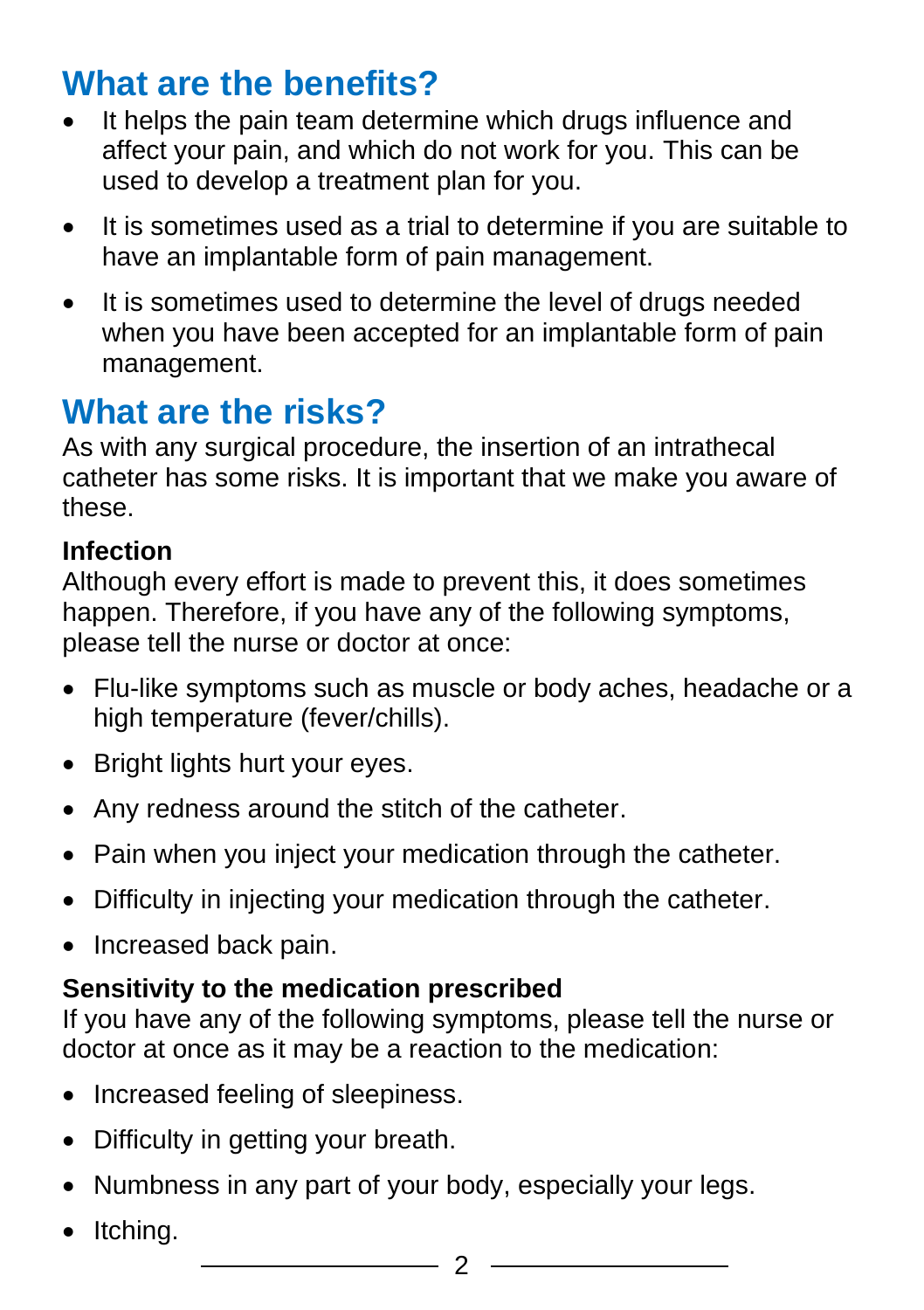Other risks of the medication include:

- Sudden collapse due to a reaction to the medication given.
- You may find it hard to pass water, particularly men.
- Damage to the spinal cord.
- Paralysis.
- Nausea or being sick.
- Headache this is usually helped by taking pain relief like paracetamol so please speak to your nurse.

Although every effort is made to minimise the risks of this procedure, we cannot guarantee that you will not have any of these side effects.

#### **If you have been given sedation:**

The sedation we give patients for the procedure makes you comfortable but it may affect your memory for up to 24 hours. You may not remember anything about the procedure afterwards.

It may also affect your reflexes and judgement.

## **What are the alternatives?**

You do not have to have this procedure and your consultant will discuss alternative treatments with you appropriate to your condition. If you prefer, you can continue to take your current painkilling medication without having any other treatment.

## **What happens when the catheter is put in?**

This procedure is carried out in an operating theatre. A nurse will offer you a sedative to make you feel more relaxed and sleepy. If you want this, the nurse will put a small needle in the back of your hand and use this to give you the sedative.

The doctor firstly injects local anaesthetic into your back to make the area numb. You will feel a sharp sensation and stinging when the local anaesthetic is injected. This will only last a few seconds before it becomes numb.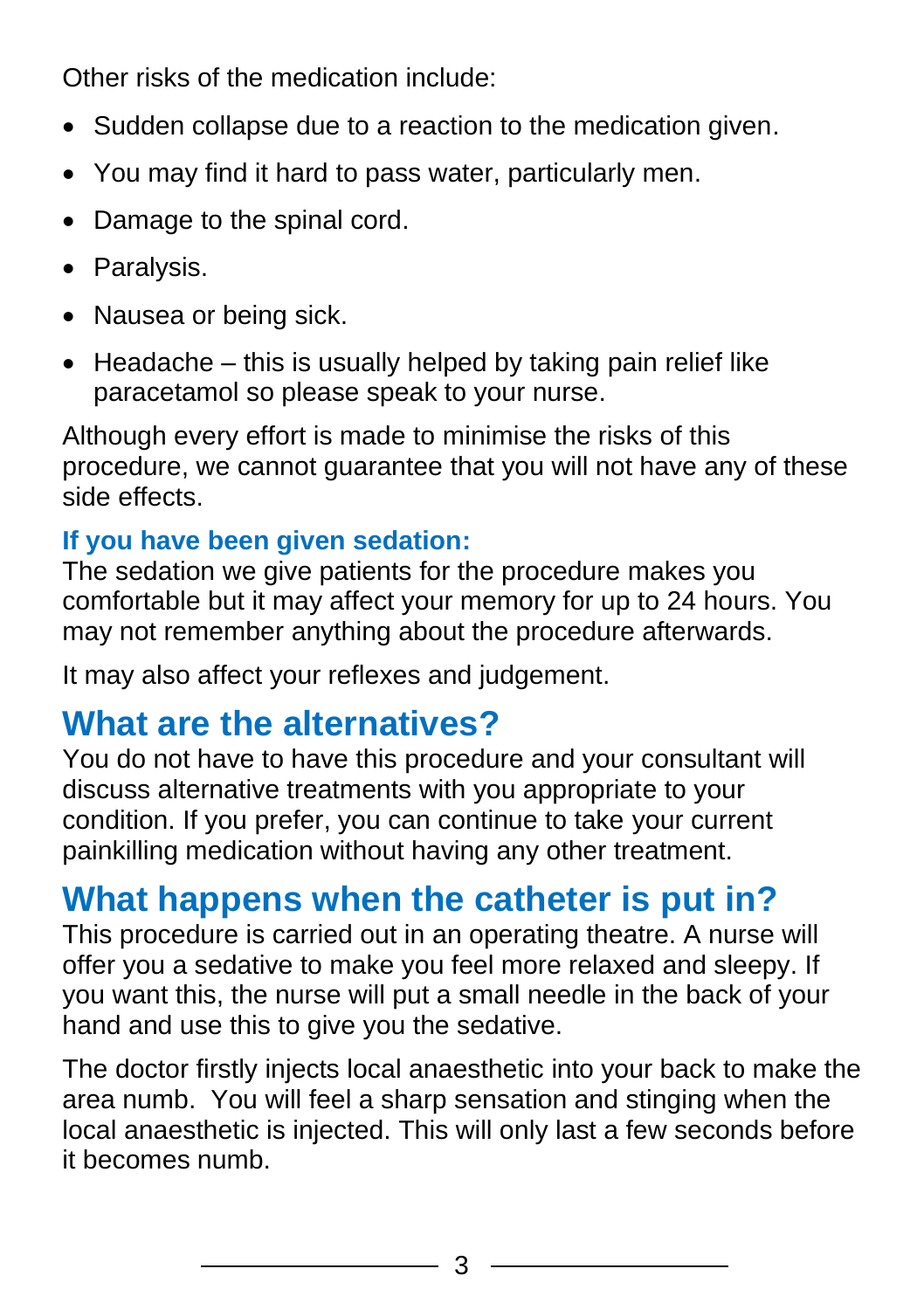Once the local anaesthetic has taken effect, the doctor will insert a small needle into your back and into the intrathecal space. This is the space where the fluid that surrounds the brain and spinal cord is located. Once the needle is in the right place, the doctor will insert the catheter and remove the needle.

You will feel some pushing and perhaps pressure whilst the catheter is being inserted. However, if you feel any pain, please let a member of staff know.

Once the catheter is in place, we secure it up your back and onto your shoulder with adhesive tape and a dressing. A syringe and filter are left attached.

We will give you a test dose of a drug while you are in the operating theatre. The purpose of this is to ensure the catheter has been placed correctly.

#### **What happens after the procedure?**

Once we know that the catheter is in the correct place, we will take you back to the ward.

The day after you have had the catheter inserted, we will start you on a trial of different medications. This will consist of a daily injection into the catheter of drugs prescribed by your consultant. We will ask you to complete an assessment form to record the effects of the drug on your pain.

We will not at this stage tell you the name of the drugs as we have found that if people have past experience or knowledge of drugs, it may influence the reported effects.

The trial normally lasts for a maximum of seven days. After this, we remove the catheter and you can leave hospital.

#### **Follow up**

When you leave hospital, you will still only have your existing medication as your consultant will need to review your trial. However, we will give you an outpatient appointment to see your consultant a few days later. At this appointment, the consultant will discuss your trial with you and suggest a treatment plan.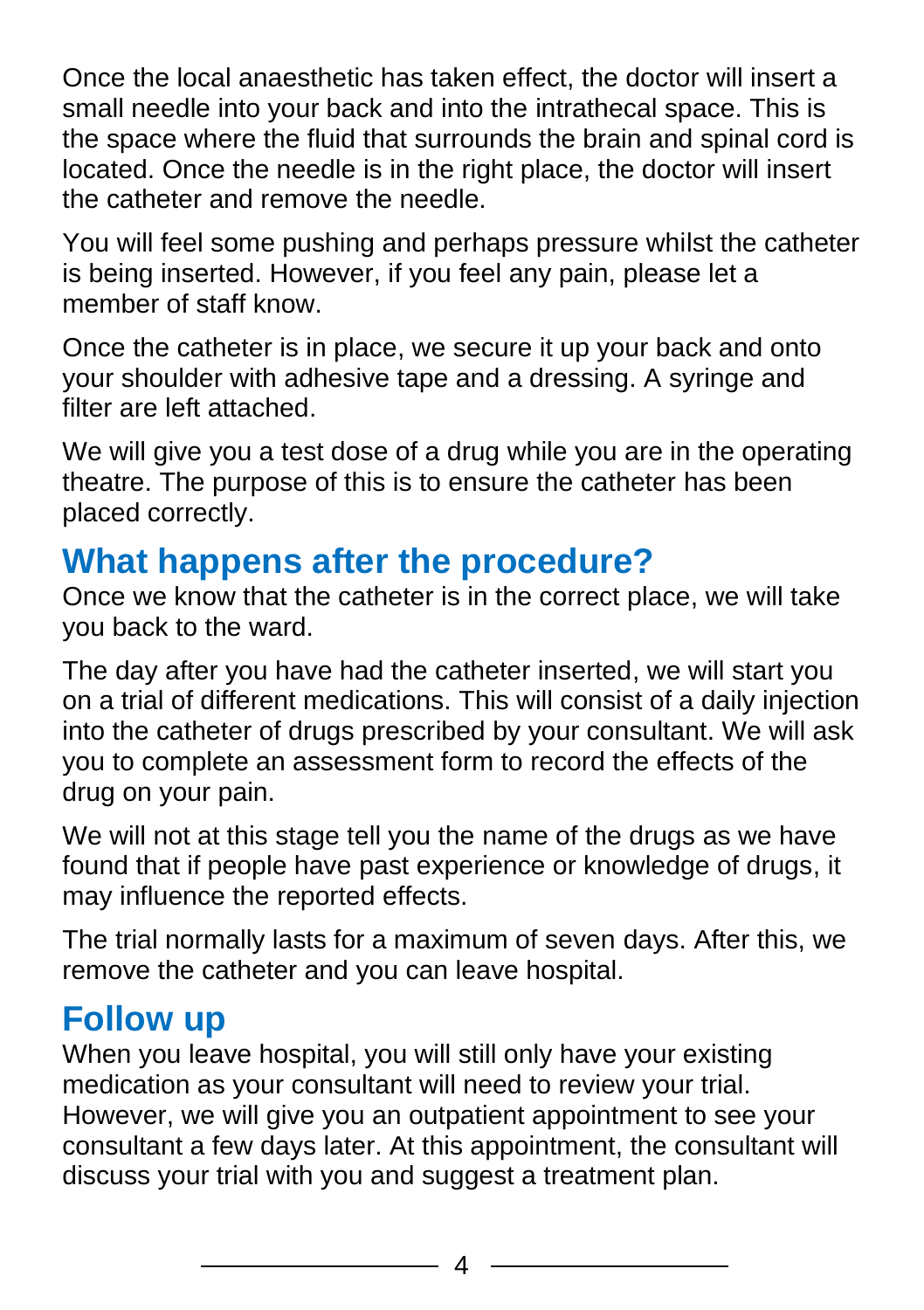## **What if I have problems?**

You can contact the clinical nurse specialists in the pain management team (9am to 5pm, Monday to Friday) by:

- Calling **01384 244735** and leaving a message on the answerphone or
- Ringing the switchboard number 01384 456111below and asking them to bleep the number 5064

Out of these hours, you will need to contact your GP or NHS 111.

## **Can I find out more?**

The following website has more information about managing pain:

#### **The British Pain Society**

[https://www.britishpainsociety.org/british-pain-society](https://www.britishpainsociety.org/british-pain-society-publications/patient-publications/)[publications/patient-publications/](https://www.britishpainsociety.org/british-pain-society-publications/patient-publications/)

If you have any questions, or if there is anything you do not understand about this leaflet, please contact:

Clinical nurse specialists in pain management on 01384 244735 or ring the switchboard number and ask them to bleep the number 5064 (9am to 5pm, Monday to Friday)

Russells Hall Hospital switchboard number: 01384 456111

#### **This leaflet can be downloaded or printed from:**

http://dgft.nhs.uk/services-and-wards/pain-management/patientinformation-leaflets/

If you have any feedback on this patient information leaflet, please email dgft.patient.information@nhs.net